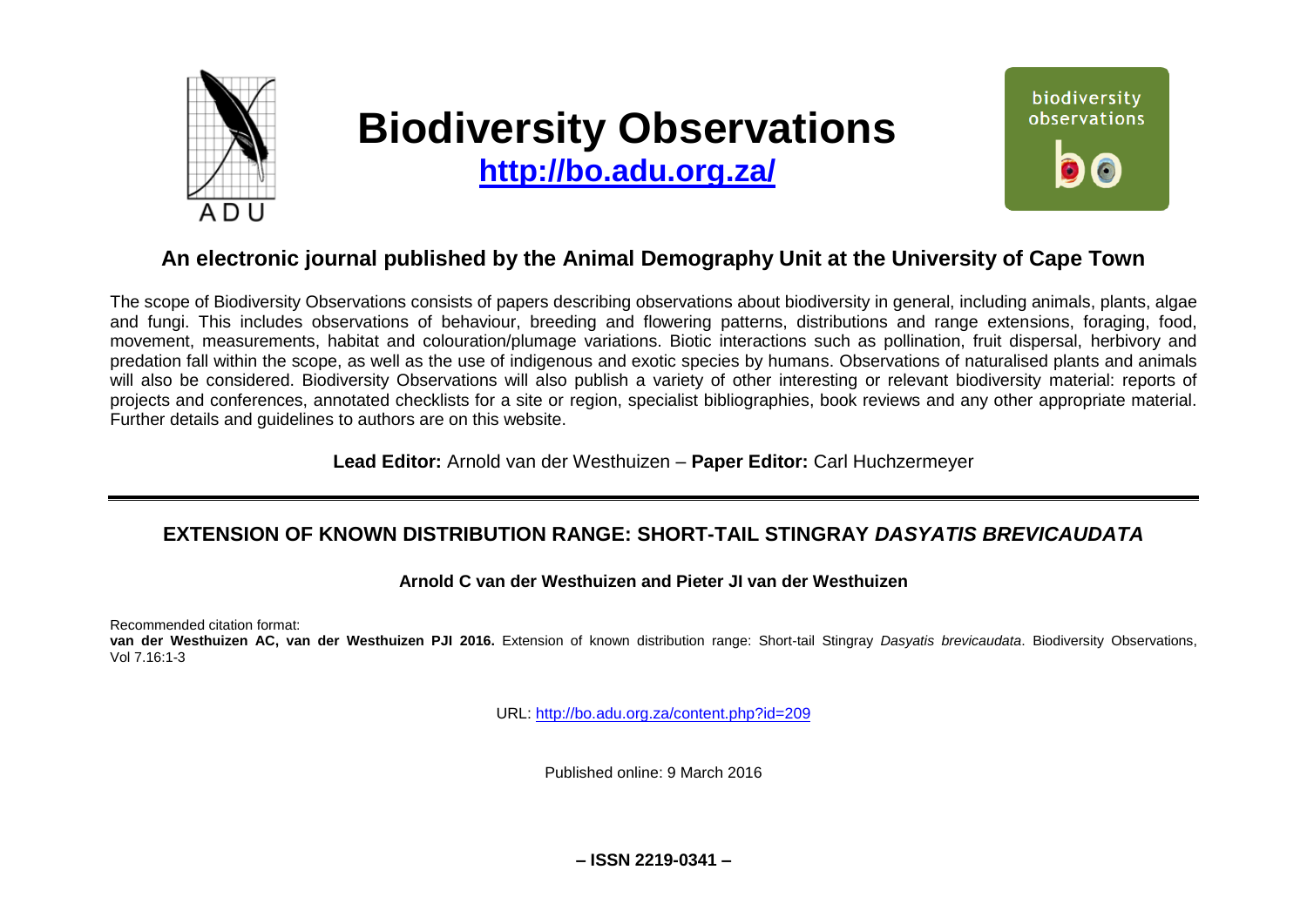## **EXTENSION OF KNOWN DISTRIBUTION RANGE: SHORT-TAIL STINGRAY** *DASYATIS BREVICAUDATA*

*Arnold C van der Westhuizen<sup>1</sup> \* and Pieter JI van der Westhuizen<sup>2</sup>*

<sup>1</sup>Animal Demography Unit, Department of Biological Sciences, University of Cape Town, Rondebosch, Cape Town  $2$  PO Box 400, Moorreesburg, 7310

\* Corresponding author: [vdwarnold@gmail.com](mailto:vdwarnold@gmail.com)

The Short-tail Stingray *Dasyatis brevicaudata* (Smith no: 30.1) (Afr: Kortstert-pylstert) is a sought after game fish for South African shore anglers. It puts up a remarkable fight that can last for hours as the fish may "suck" to the seabed and is only moved with great difficulty. It is considered to be the largest stingray and can reach a weight of up to 350 kg (Duffy *et al.* 2003; Smith *et al.* 2003).

The fish is a thick, heavy stingray with a bluntly angular snout. The pectoral disc has rounded tips; the tail is thick-based and shorter than the body; disc is smooth except for the large, slender thorn on the tail in front of the sting(s); often 2 stings – of which the front one is smaller and the rear described as huge (Compagno *et al.* 1989). Dorsally the fish is grey-brown to bluish-grey (blackish – ref Fig 1) and ventrally it is white, the row small, pale blue spots at each pectoral fin base is typical (Compagno *et al.* 1989; Smith *et al.*  2003). It is reported to be venomous to humans (Halstead 1980).

The species prefers marine and brackish waters at depths ranging from 0-476 m (Compagno *et al.* 1989). The fish has adapted to a



by a shore angler at Witklip, Varkvlei, St Helena Bay, South Africa on 5 March 2016.

wide variety of habitats which may include shallow coastal bays,estuaries, large inlets, coastal rocky reefs, offshore islands, open sea floor and occasionally near the surface over the outer shelf (Duffy *et al.* 2003). Michael (1993) reports specimens of this species to occur *inter alia* "in harbors and near rocky reefs".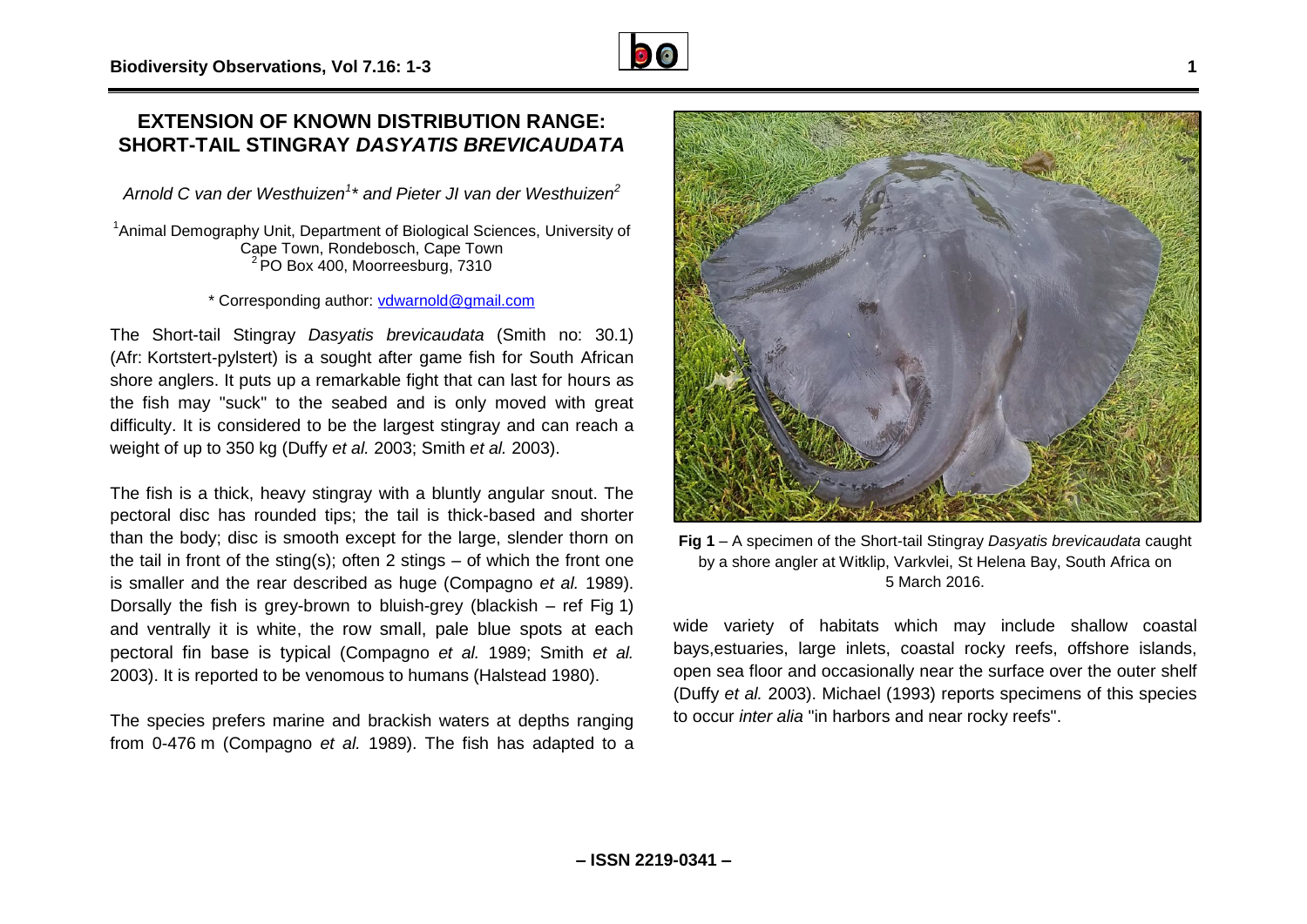



**Fig 2** – The distribution range of the Short-tail Stingray *Dasyatis brevicaudata* in southern African waters, with the red arrow indicating the capture location of a specimen on 5 March 2016.

### Source:<http://maps.iucnredlist.org/map.html?id=41796>

The description of the distribution range in literature is not detailed and even somewhat vague. The authoritative Smiths' Sea Fishes (Smith *et al.* 2003) describes the distribution in southern African waters as "False Bay to Maputo" – which generally is known to be more temperate water of the Agulhas stream flowing south from the equator. Other indications of distribution in southern African waters are: southern Mozambique and South Africa (Compagno *et al.* 1989) and Zambezi River to Cape Town (Duffy *et al.* 2003). The species occur in New Zealand and "temperate and subtropical" coasts of Australia as well (Last *et al.* 1994).

On 5 March 2016 three specimens of this species were captured in close proximity of each other on the shoreline of the farm Wildevarkens Valey 48 in St Helena Bay, West Coast, South Africa. Up to now anecdotal records of this species captured around here circulated amongst anglers along the West Coast. A specimen captured on 11 February 2016 during the National Ladies Championships of the South African Shore Angling Association was recorded and witnessed on the score card of one of the participants. This specimen was also captured in the same area.

The fish reported here (Fig 1) is the first known to be recorded in detail with photographic evidence along the West Coast of South Africa. The specimen was captured around 14:00 on 5 March 2016 at a spot known colloquially by anglers as Witklip (S32°46.786' E18°05.761') by Pieter van der Westhuizen of the Berg River Shore Angling Club. It was caught on fish bait in a small bay facing in a northerly direction with a rocky bottom in about 2.5 m of water as the tide was receding. The fish was a female and measured 109 cm (disc width) which equals 45.34 kg in mass (Anon, s.a.; FishWeigths). It took about 40 minutes to land the fish. After measurements were taken it was released. The other two specimens were smaller in size – a female of 12.2 kg captured by Edward Byron and a female of 7 kg caught by Ryan Aylward.

These records are approximately 230 km along the coast from False Bay which is the furthest western point of distribution previously described in literature. The habitat isgenerally more temperate/colder than waters east of False Bay, as these West Coast waters are fed by the cold Benguela upwelling. It is likely that anglers in the past did not realise the significance of their catch and therefore it was never recorded as a possible extension of the known distribution range for this species.